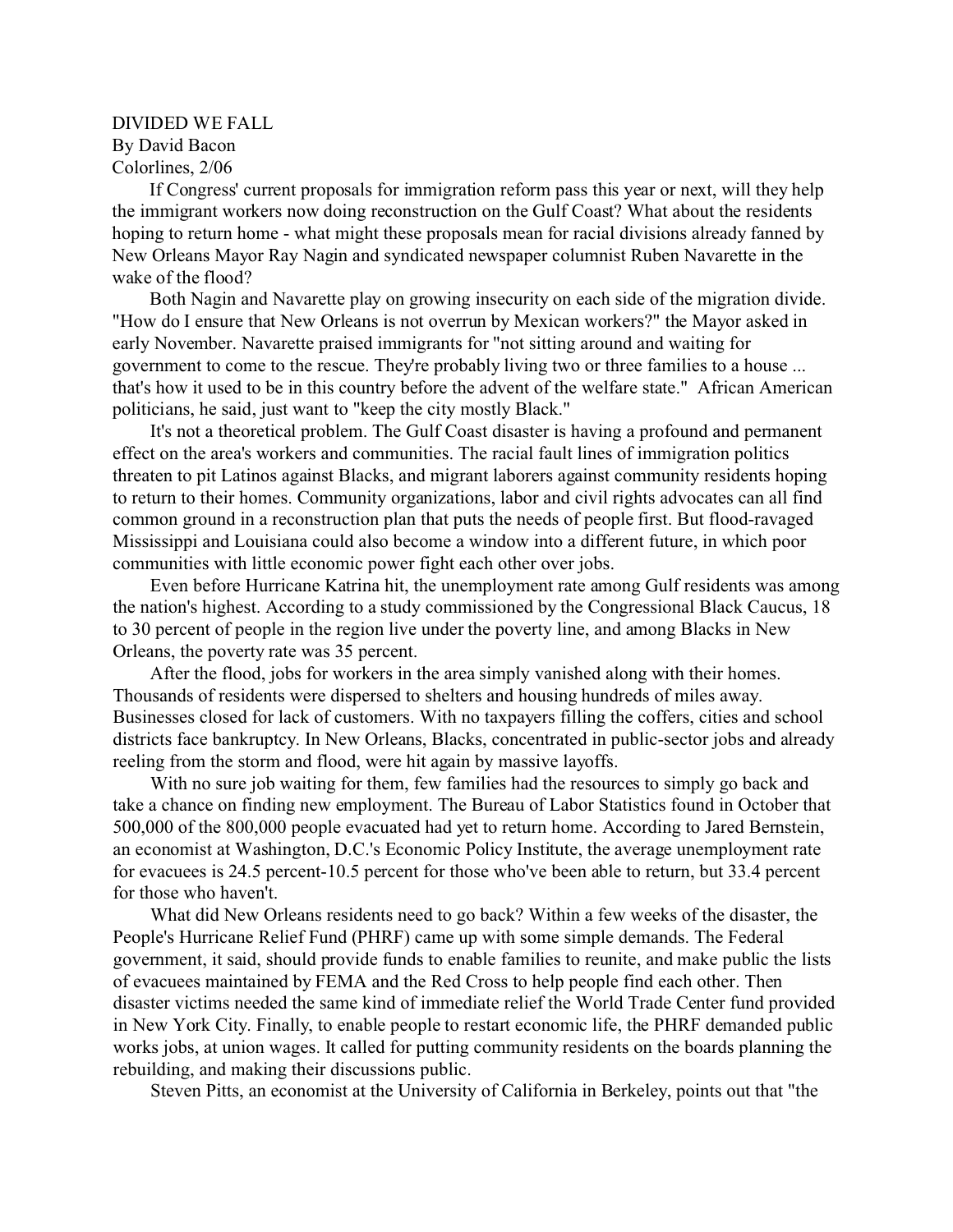fundamental question in reconstruction is the role of the displaced residents, both in planning the rebuilding itself, and in the support given them by the government."

 What actually took place, however, was far from this community-based vision. As the floodwaters receded, a host of wealthy contractors invaded the waterlogged boulevards. Federal agencies signed no-bid contracts, guaranteeing that what little money they were willing to spend on reconstruction would become a source of private gain for the politically connected. Dispersed residents got no help in returning to rebuild their homes and lives. When they tried to go back, they were treated as threats to law and order-impediments to potential gentrification.

 The Gulf Coast became instead a playground for advocates of free-market nostrums. The Davis Bacon Act's protection for workers' wages was suspended-reinstated only after massive protest organized by the AFL-CIO and many community groups in the region. Affirmative action, which might have diverted a small percentage of those no-bid contracts to locally owned firms, was abolished. The meager budget a Republican Congress was willing to divert from the Iraq war became a justification for slices to food stamps and student loans.

 In this vast enterprise zone, sacrificing the welfare of workers and the poor was just one more incentive to attract corporate investment.

 Contractors did come, sometimes bringing their workforce with them. Many migrants were also drawn to Mississippi and Louisiana on their own, by the word-of-mouth network that passes along news of any area where employers are hiring, and asking few questions about legal status. Employers wanted workers, but workers without families, who needed no schools or community services. They wanted workers who could be housed in homeless shelters, or packed into trailers like sardines.

 Bill Chandler, political director in Mississippi for the hotel union UNITE HERE, and president of the Mississippi Immigrant Rights Alliance, describes the conditions for migrant workers: "We've found instance after instance of workers sleeping outside or in tents," he says, "or in abandoned trailers or even school busses. There's no enforcement of any health standards, no safety gear, and no immunizations for people who can easily get tetanus from cuts or punctures. Migrants work from sunup to sundown, without any benefits, and sometimes even without paychecks."

 Inspectors for the U.S. Department of Labor's Wage and Hour Division wait in their offices for workers to complain. In Jackson, Mississippi, the Bureau of Immigration and Customs Enforcement is on the floor above the inspectors, and the detention center for deportees in the basement. As one might imagine, the Wage and Hour office doesn't get much walk-in traffic from immigrants, many of whom lack immigration documents. Instead, labor and immigrant rights groups are the ones who gather complaints and demand enforcement.

 The biggest contractors-Halliburton and its subsidiary KBR, BE&K (a construction giant with a history of recruiting strikebreakers in labor disputes) and others-disclaim responsibility. They hire subcontractors, who hire other subcontractors, who hire labor recruiters, who employ the workers. According to Chandler, while the original FEMA contract might pay \$35 for the removal of each cubic yard of debris, the subcontractor who actually does the work probably gets \$10. Layers of middlemen absorb the rest. Subcontractors seek to underbid each other by pushing wages as low as possible.

 A family seeking to return to the area, needing a living wage, can't make it on \$5-9/hour. And for migrants, the contract system imposes conditions reminiscent of a century ago.

This is the dark side of the neoliberal American Dream. The net result is the casualization of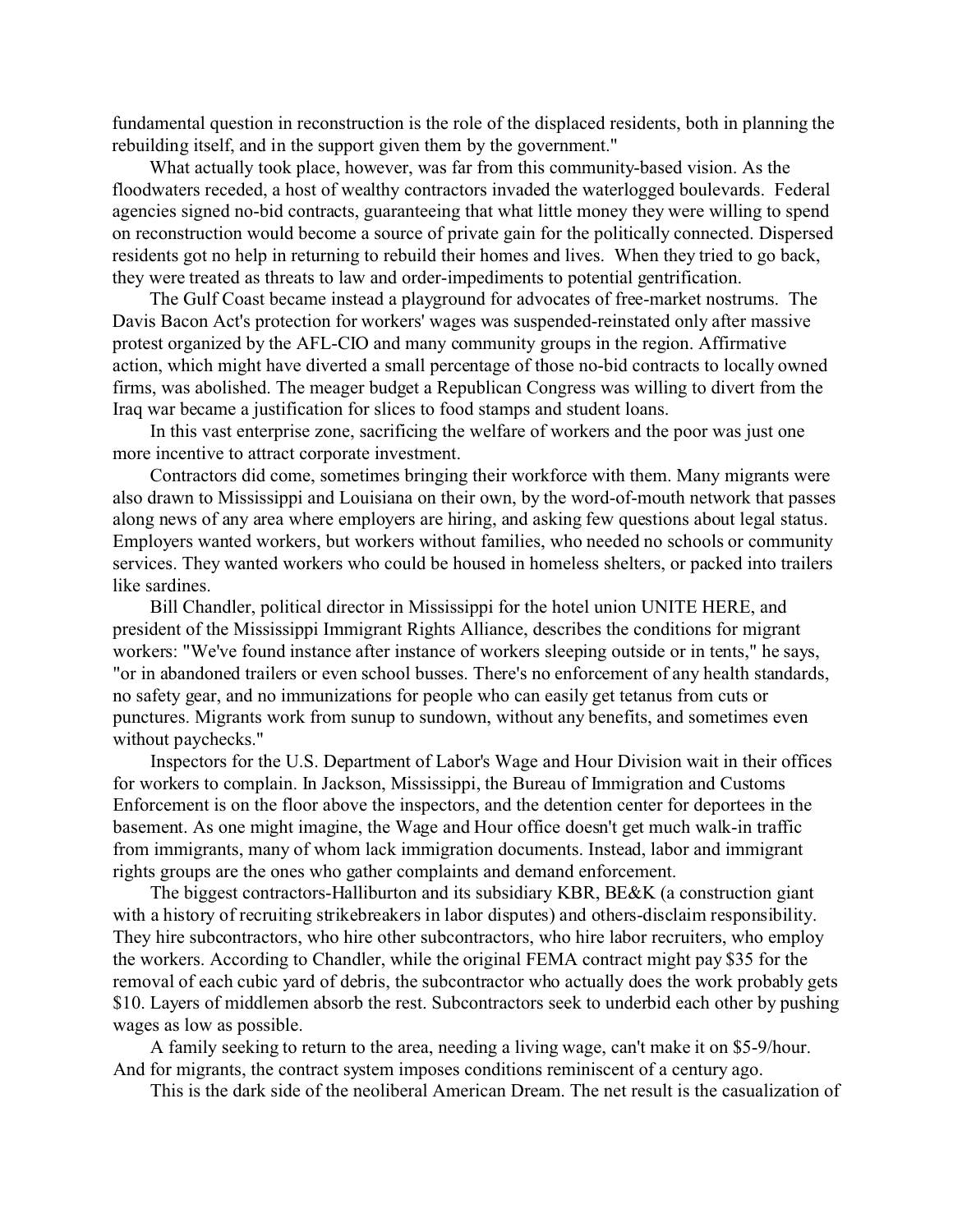the workforce throughout the hurricane-affected area. Temporary jobs instead of permanent ones. Jobs for mobile, single men, rather than for families. No protection for wages. Hiring through contractors and temporary agencies, instead of a long-term commitment from an employer.

 Immigration bills currently in Congress will reinforce this system. Most proposals, from that of President Bush to the bipartisan Kennedy/McCain bill to the new measures put forward by Senators Chuck Hegel and Arlen Specter all rest on establishing huge new guest worker programs. They will allow companies to recruit 3-400,000 workers a year outside the U.S., and bring them in to work under temporary visas. Employers will undoubtedly make the same promises of good wages and conditions heard on the Gulf Coast. But the economic pressure of competing layers of contractors, recruiters and labor agencies will exert the same constant downward pressure. In the wake of Katrina, the contractors now in the Gulf will have a more systematic way to recruit the same kind of contingent workforce, with the active assistance of the Federal government.

 Under these immigration reform proposals, the Department of Labor, with the same lack of political will to enforce worker protections it displays at present, will have a new charge. Together with the Social Security Administration, these agencies will be the immigration police, poring through employment records for those lacking guest worker visas. Inspectors may indeed leave that office in Jackson, but only to find and deport the undocumented. Those workers without papers, meanwhile, will be even more vulnerable than they are today. Their employers will have new leverage to demand unpaid overtime or impose bad conditions.

 If one of these bills is enacted, job competition at the bottom of the workforce will grow more intense. And the likelihood of an immigration reform package passing with more enforcement provisions, expanded guest worker programs, and no worker protections is high, according to most policy watchers.

 In the hurricane-affected areas, fears generated by competition are already apparent. Politicians like Nagin, using racial fears to win votes, and columnists like Navarette, seeking to incite racial hysteria among readers, both see gains to be made from increased division.

 Yet as immigration changes the demographics of the South, its communities have a good record of reaching across racial lines. "Every immigrant rights bill in Mississippi has been introduced by African American legislators," Chandler says. In the state's poultry and meatpacking plants, longtime Black workers and a new wave of immigrants have found themselves on the same side in union organizing

efforts. Hurricane relief is a key test of those bonds, and the desire to achieve common ground.

 This year the Congressional Black Caucus made two important contributions to this effort. The CBC-sponsored HR 4197 addresses hurricane recovery and poverty, authorizing funds for housing and new Section 8 vouchers, for increased health care, and for extended unemployment and temporary assistance to needy families. It provides money to help returning residents rebuild their homes or seek new ones, and for schools to help relocated students. The bill reinstates Davis Bacon wage requirements, creates apprenticeship programs to develop good jobs, and requires the President to present a plan for eradicating poverty.

 For Pitts, this moves in the right direction. "You have to assure there's a floor under wages," he suggests, "Both immigrants and African Americans need this. To ensure people can return, the government has to recognize the need for two kinds of income-wages from decent jobs, and money to cover the cost of relocation. Immigrants need a living wage too, as well as the right to organize and the ability to move freely, so they're not tied to an employer or contractor."